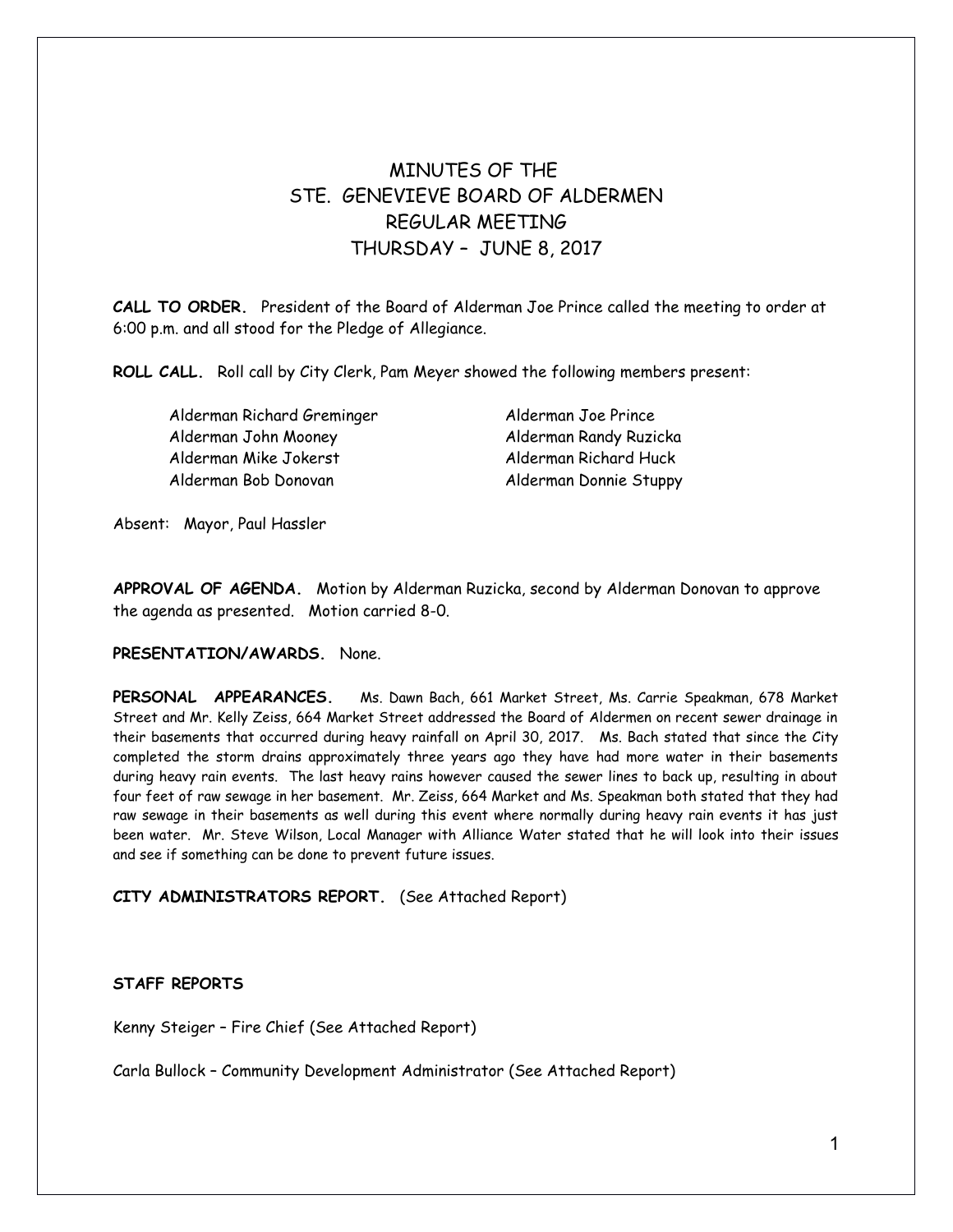Gary Roth – Public Works (See Attached Report)

**COMMITTEE REPORTS.** None

**PUBLIC COMMENTS.** None

**CONSENT AGENDA.** 

**Minutes – Board of Aldermen – Regular Meeting – May 25, 2017.** A motion by Alderman Jokerst, second by Alderman Mooney to approve the Minutes of the Regular Board of Alderman meeting of May 25, 2017. Motion carried 8-0.

**Minutes – Board of Alderman – Closed Session – May 25, 2017.** A motion by Alderman Mooney, second by Alderman Ruzicka to approve the minutes of the Closed Session of the Board of Aldermen May 25, 2017 meeting. Motion carried 8-0.

**OLD BUSINESS.** None.

#### **NEW BUSINESS.**

**BILL NO. 4159. AN ORDINANCE AUTHORIZING THE MAYOR TO ENTER INTO AN AGREEMENT WITH THE ORGANIZED CRIME DRUG ENFORCEMENT TASK FORCES PROGRAM AND THE STE. GENEVIEVE POLICE DEPARTMENT IN AN AMOUNT NOT TO EXCEED TWENTY FIVE THOUSAND (\$25,000) DOLLARS. 1st READING.** A motion by Alderman Ruzicka, second by Alderman Prince, Bill No. 4159 was placed on its first reading, read by title only, considered and passed with a 7-1 vote of the Board of Aldermen with Alderman Huck casting the no vote.

**BILL NO. 4160. AN ORDINANCE ACCEPTING AND APPROVING THE SUBDIVISION PLAT OF KLEIN HEIGHTS, A RESUB OF PT SURVEY LOT 1 OF HWY 32 INDUSTRIAL PARK WITHIN THE CITY OF STE. GENEVIEVE, MISSOURI. 1ST READING.** A motion by Alderman Huck, second by Alderman Donovan, Bill No. 4160 was placed on its first reading, read by title only, considered and passed with a 8-0 vote of the Board of Aldermen. A motion by Alderman Jokerst, second by Alderman Greminger to proceed with the second and final reading of Bill No. 4160. Motion carried 8-0. A motion by Alderman Mooney, second by Alderman Ruzicka, Bill No. 4160 was placed on its second and final reading, read by title only, considered and passed by a roll call vote as follows: Ayes: Alderman Donald Stuppy Alderman Joe Prince, Alderman Bob Donovan, Alderman Randy Ruzicka, Alderman Mike Jokerst , Alderman Dick Greminger, Alderman Richard Huck and Alderman John Mooney Nays: None Motion carried 8-0. Thereupon Bill No. 4160 was declared Ordinance No. 4095 signed by the Mayor and attested by the City Clerk.

**BILL NO. 4161. AN ORDINANCE AMENDING SCHEDULE II – STOP SIGNS OF THE STE. GENEVIEVE MUNICIPAL CODE, AND DESIGATING AN AUTHORIZED FOUR WAY STOP SIGN AT THE INTERSECTION OF ROBERTS STREET AND MEMORIAL DRIVE. 1st READING.** A motion by Alderman Mooney, second by Alderman Greminger, Bill No. 4161 was placed on its first reading, read by title only, considered and passed with a 8-0 vote of the Board of Aldermen. A motion by Alderman Mooney, second by Alderman Stuppy to proceed with the second and final reading of Bill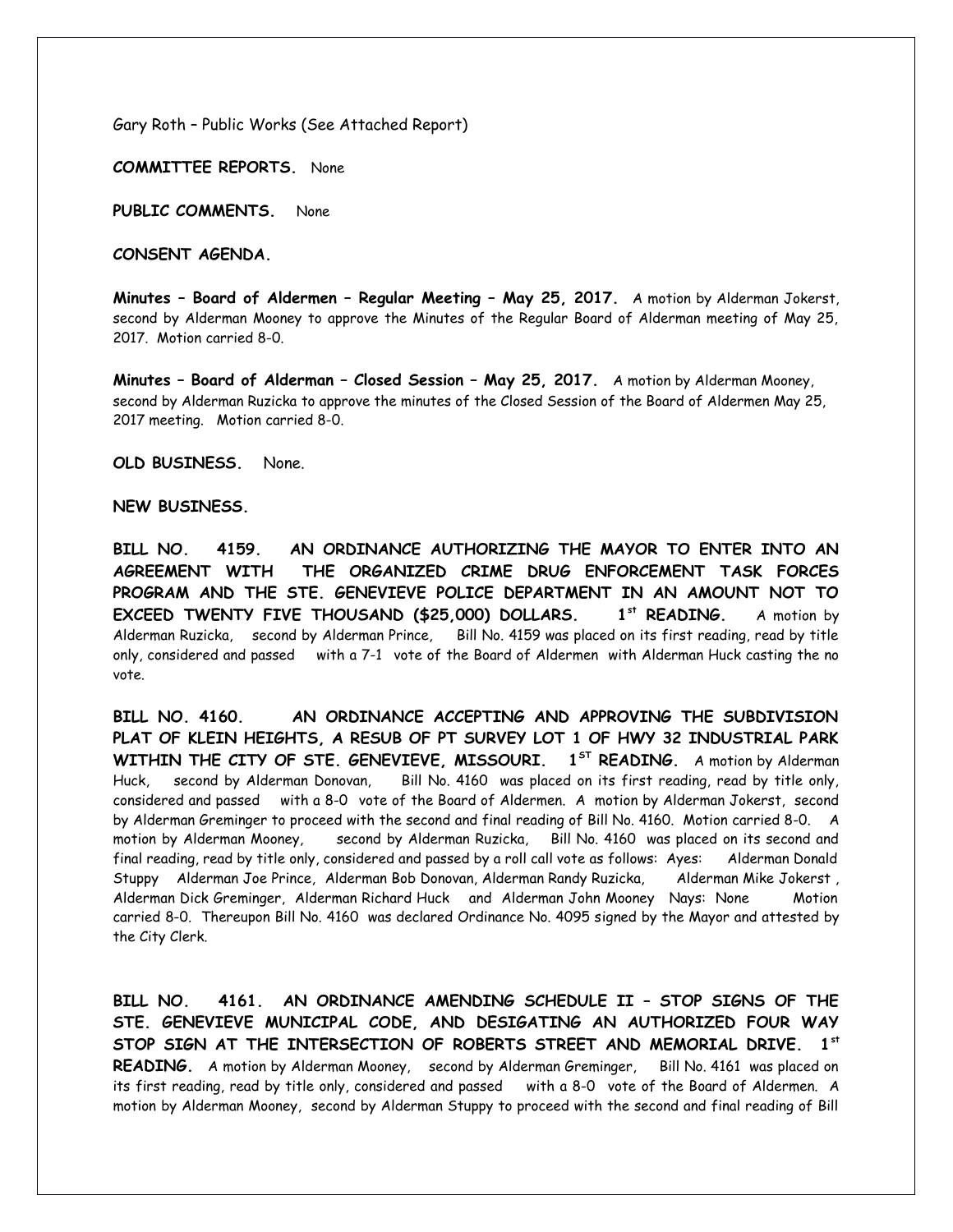No. 4161. Motion carried 8-0. A motion by Alderman Mooney, second by Alderman Greminger, Bill No. 4161 was placed on its second and final reading, read by title only, considered and passed by a roll call vote as follows: Ayes: Alderman Donald Stuppy Alderman Joe Prince, Alderman Bob Donovan, Alderman Randy Ruzicka, Alderman Mike Jokerst , Alderman Dick Greminger, Alderman Richard Huck and Alderman John Mooney Nays: None Motion carried 8-0. Thereupon Bill No. 4161 was declared Ordinance No. 4096 signed by the Mayor and attested by the City Clerk.

**BILL NO. 4162. AN ORDINANCE APPROVING A BID PROPOSAL FROM HOFFCOMP, WAPPAPELLO, MISSOURI FOR THE PURCHASE OF AN AMKUS HYDRAULIC CUTTER IN AN AMOUNT NOT TO EXCEED \$5,859.75 AND AMENDING THE RURAL FIRE FUND BUDGET #60. 1ST READING.** A motion by Alderman Jokerst, second by Alderman Donovan, Bill No. 4162 was placed on its first reading, read by title only, considered and passed with a 8-0 vote of the Board of Aldermen. A motion by Alderman Jokerst, second by Alderman Stuppy to proceed with the second and final reading of Bill No. 41612. Motion carried 8-0. A motion by Alderman Donovan, second by Alderman Stuppy, Bill No. 4162 was placed on its second and final reading, read by title only, considered and passed by a roll call vote as follows: Ayes: Alderman Donald Stuppy Alderman Joe Prince, Alderman Bob Donovan, Alderman Randy Ruzicka, Alderman Mike Jokerst , Alderman Dick Greminger, Alderman Richard Huck and Alderman John Mooney Nays: None Motion carried 8-0. Thereupon Bill No. 4162 was declared Ordinance No. 4097 signed by the Mayor and attested by the City Clerk.

**BILL NO. 4163. AN ORDINANCE APPROVING A BID PROPOSAL FROM SENTINEL EMERGENCY SOLUTIONS, ARNOLD, MISSOURI FOR THE PURCHASE OF AN MSA CONFINED SPACE SUPPLIED AIR SYSTEM IN AN AMOUNT NOT TO EXCEED \$12,417.67 AND AMENDING THE RURAL FIRE DEPARTMENT BUDGET #60. 1st READING.** A motion by Alderman Donovan, second by Alderman Mooney, Bill No. 4163 was placed on its first reading, read by title only, considered and passed with a 8-0 vote of the Board of Aldermen.

### **OTHER BUSINESS.**

**Temporary Liquor License - Zell Area Jaycees is requesting a temporary liquor license for Jour De Fete, Saturday, August 12, 2017 & Sunday, August 13, 2017 for 223 Merchant** Street. A motion by Alderman Mooney, second by Alderman Stuppy to approve the temporary liquor license for Zell Jaycee's for Jour De Fete. Motion carried 8-0.

**Street Closure Request – Mr. Bob Mueller is requesting a street closure for the "Patriotic 4th of July Celebration" on July 4, 2017 from 11:00 a.m. to 1:30 p.m. on Third Street from Market to Merchant.** A motion by Alderman Mooney, second by Alderman Ruzicka to approve the street closure request for the "Patriotic 4<sup>th</sup> of July Celebration". Motion carried 8-0.

**Request from Vince Fallert owner of Downtown Sandbar, LLC., 299 Merchant Street to add Sunday Sales to his current liquor license that is due to renew on July 1, 2017.** A motion by Alderman Mooney, second by Alderman Jokerst to approve the request from Mr. Vince Fallert, Downtown Sandbar, LLC. to add Sunday Sales to his current liquor license at 299 Merchant Street. Motion carried 8-0.